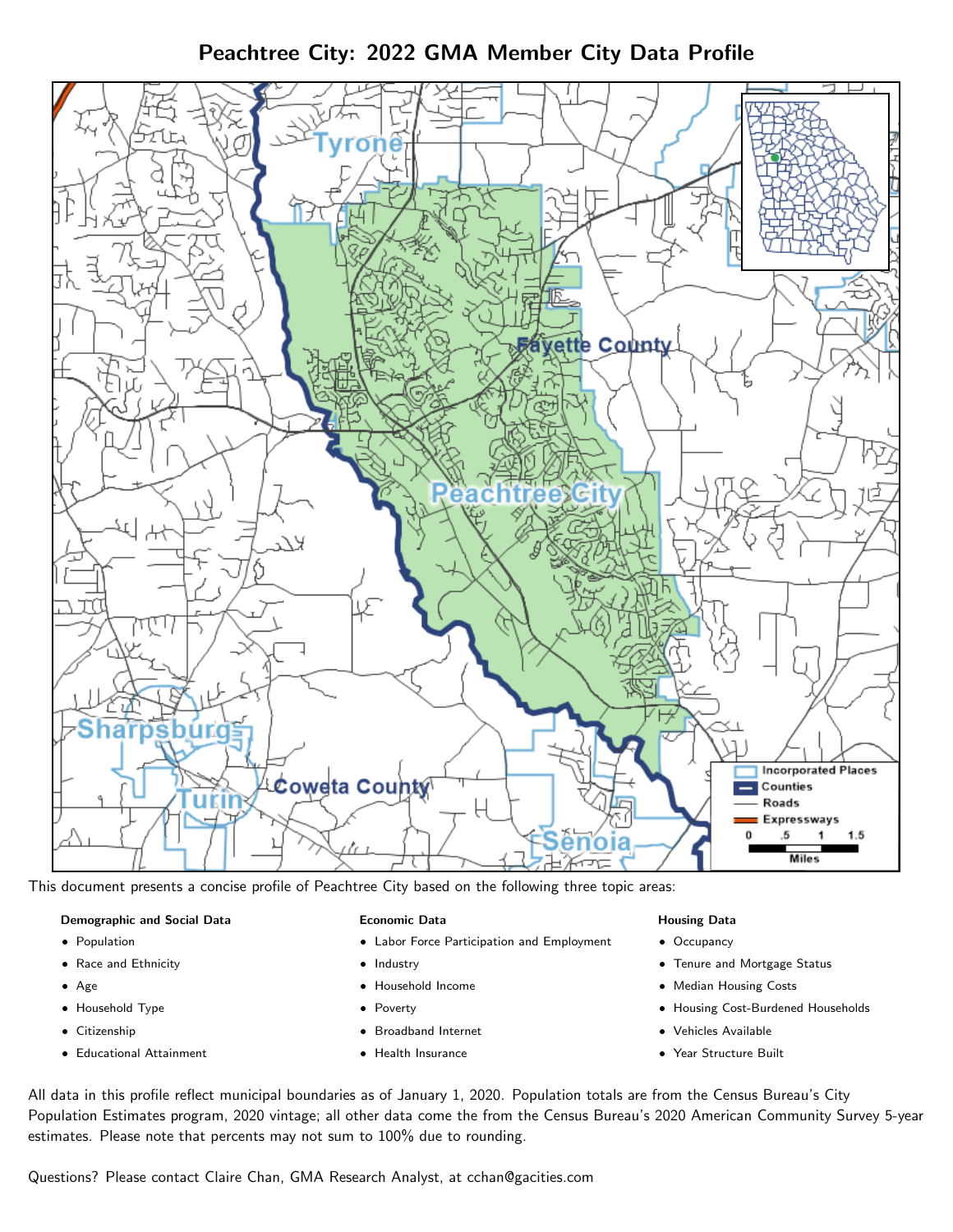# Peachtree City: Demographic and Social



0% 2% 4% 6% Male **Female** Female 6% 4% 2% 85 and over 80-84 75-79 70-74 65-69 60-64 55-59 50-54 45-49 40-44 35-39 30-34 25-29 20-24 15-19  $10-14$ 5-9 Under 5

**Citizenship** 

Age



Source: American Community Survey, 2020 5-year estimates, table B05002 Source: American Community Survey, 2020 5-year estimates, table B15002

### Race and Ethnicity



Source: U.S. Census Bureau, City Population Estimates, 2020 vintage Source: American Community Survey, 2020 5-year estimates, table B03002

## Household Type



Source: American Community Survey, 2020 5-year estimates, table B01001 Source: American Community Survey, 2020 5-year estimates, table B11001

### Educational Attainment



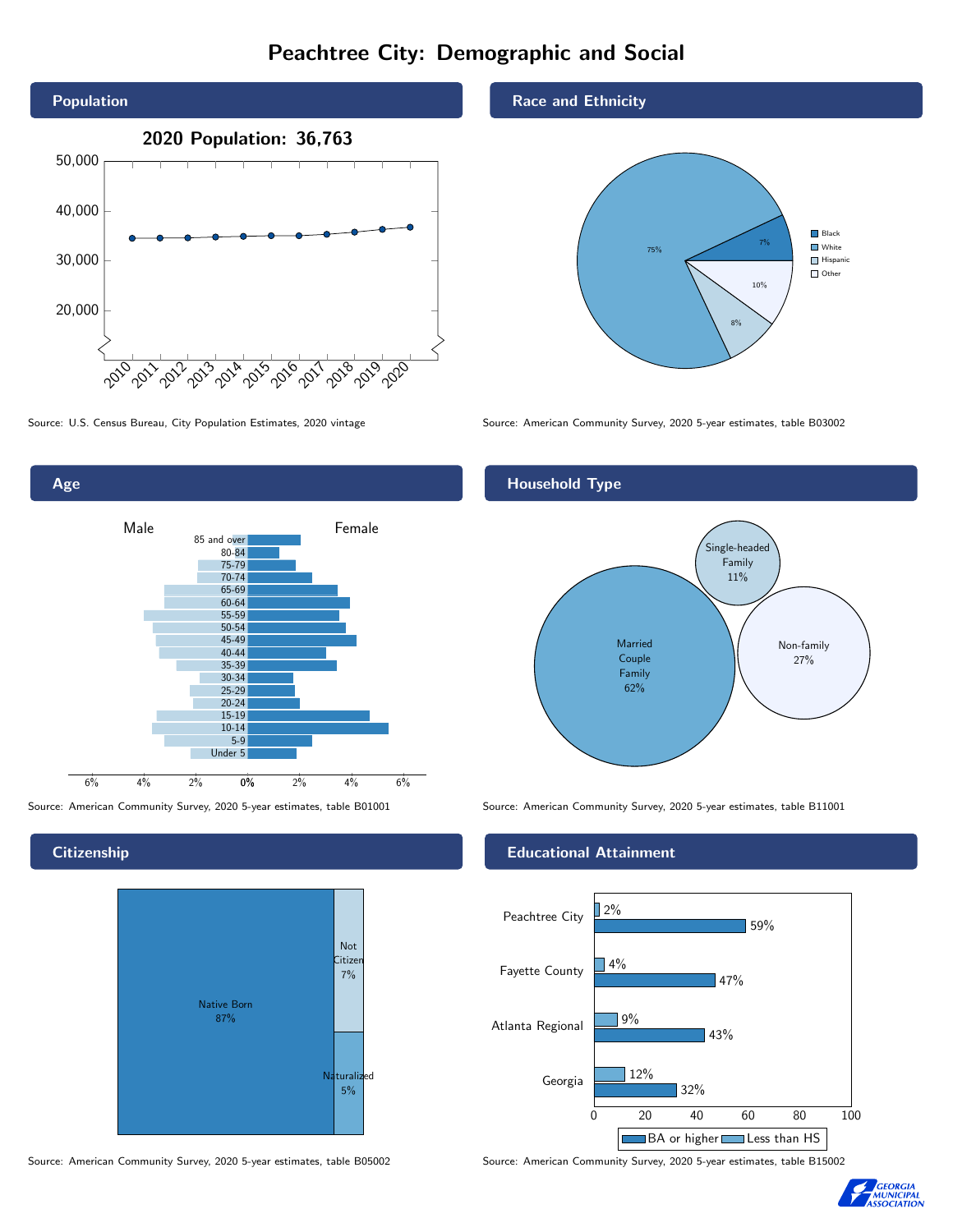# Peachtree City: Economic



Source: American Community Survey, 2020 5-year estimates, table B23001 Note: Unemployment rate is based upon the civilian labor force.



Source: American Community Survey, 2020 5-year estimates, tables B19013 and B19025 Source: American Community Survey, 2020 5-year estimates, table B17010



Source: American Community Survey, 2020 5-year estimates, table B28002 Source: American Community Survey, 2020 5-year estimates, table B18135

### Industry

| Agriculture, forestry, fishing and hunting, and mining      | $0\%$ |
|-------------------------------------------------------------|-------|
| Construction                                                | $4\%$ |
| Manufacturing                                               | 10%   |
| <b>Wholesale Trade</b>                                      | 3%    |
| Retail Trade                                                | 8%    |
| Transportation and warehousing, and utilities               | 12%   |
| Information                                                 | 3%    |
| Finance and insurance, real estate, rental, leasing         | 5%    |
| Professional, scientific, mgt, administrative, waste mgt    | 16%   |
| Educational services, and health care and social assistance | 21%   |
| Arts, entertainment, recreation, accommodation, food        | 9%    |
| service                                                     |       |
| Other services, except public administration                | $4\%$ |
| Public administration                                       | 3%    |

Source: American Community Survey, 2020 5-year estimates, table C24030

### Poverty



#### Health Insurance